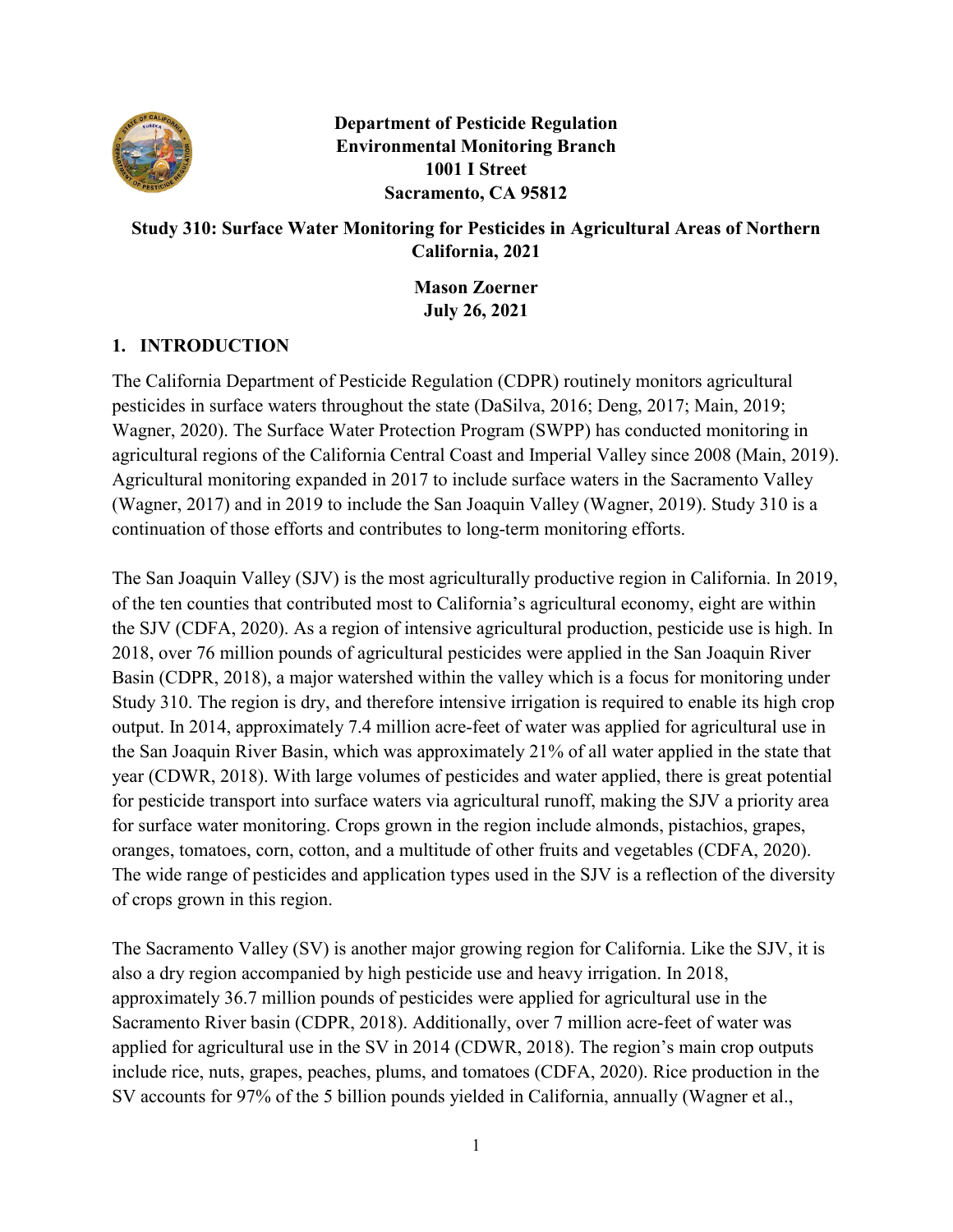2019). Rice cultivation is a complex process requiring flood irrigation. Conventional water management systems for rice production are poorly adapted to water-holding requirements for rice pesticides; consequently, tailwater may potentially discharge into adjacent waterways (UCANR, 2018). Seepage and drift may also influence transport of some rice pesticides (Firoved et al., 2019). In contrast, other top commodities in the region, such as nuts and grapes, often utilize drip irrigation to apply water directly to roots, which leads to significant decreases in runoff potential (Hedley, 2014). Thus, monitoring for rice pesticides has been a focus for CDPR since the inception of agricultural surface water monitoring in the SV (Wagner, 2017).

SWPP will continue to monitor for pesticides in surface waters in the Sacramento and San Joaquin valleys in 2021. The monitoring schedule and site locations were established in previous years of the study (Wagner, 2017; 2018; 2019; 2020). Sample collection from long-term sites and adherence to the established annual monitoring schedule allows for collection of data that is spatially and temporally consistent over the years. Long-term monitoring data collected in this study will be used to assess potential impacts to aquatic environments and analyze patterns and/or trends in overall Central Valley pesticide detections.

# **2. OBJECTIVES**

The objectives of the study are to:

- Determine the presence and concentrations of selected pesticides in surface waters and sediments collected from selected sites;
- Assess potential impacts to aquatic organisms by comparing measured pesticide concentrations to USEPA aquatic life benchmarks;
- Determine the toxicity of collected water samples using toxicity tests conducted on representative test organisms, *Hyalella azteca* and *Chironomus dilutus*;
- Evaluate spatial correlations between observed pesticide concentrations/detection frequencies and region-specific pesticide use data; and
- Analyze patterns and trends in pesticide concentrations.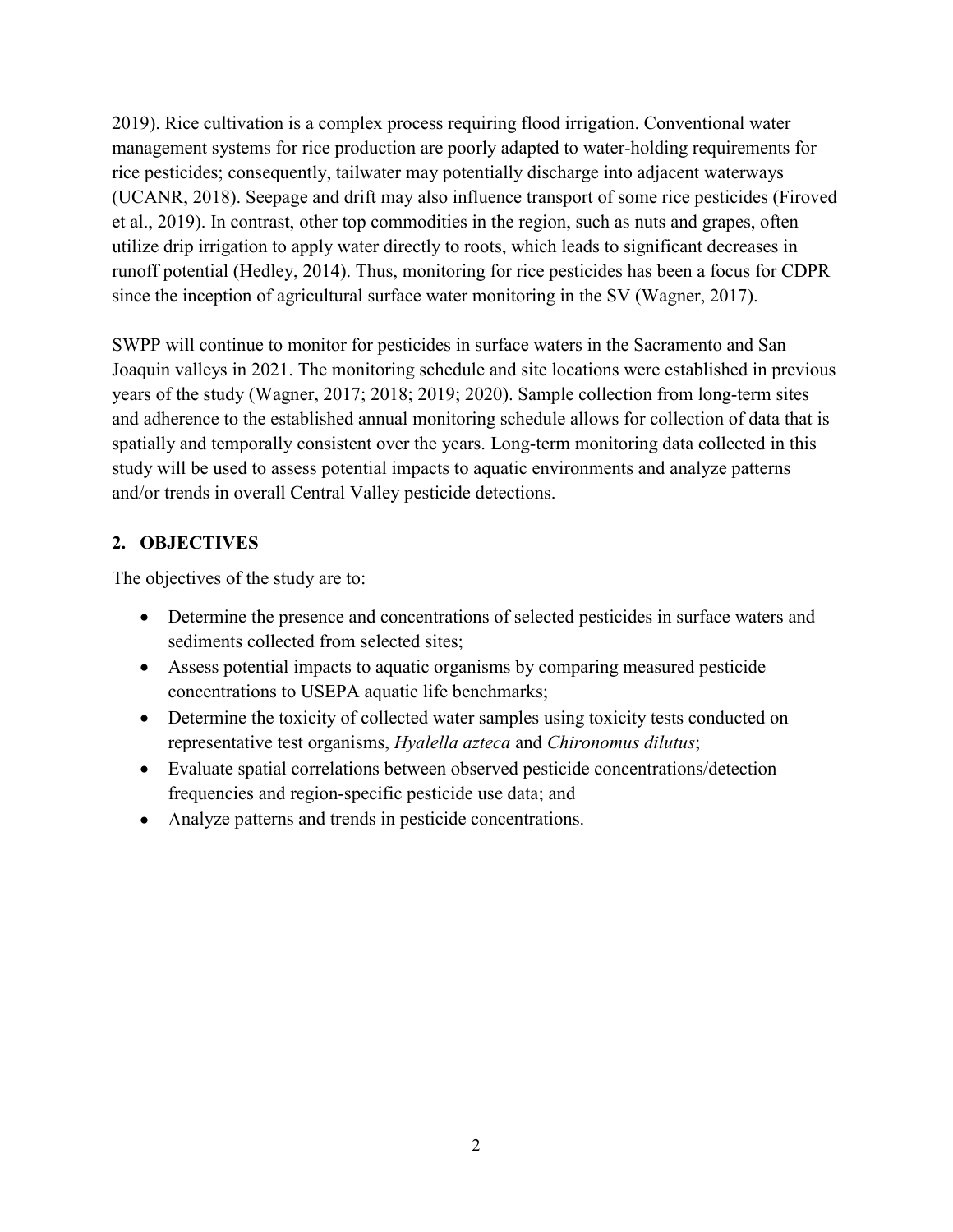### **3. PERSONNEL**

The study will be conducted by Surface Water Protection Program staff under the general direction of Jennifer Teerlink, Ph.D., Environmental Program Manager. Key personnel are listed below:

- Project Leader: Mason Zoerner, B.Sc.
- Field Coordinator: Xin Deng, Ph.D.
- Reviewing Scientist: Robert Budd, Ph.D.
- Statistician: Xuyang Zhang, Ph.D.
- Laboratory Liaison: Aniela Burant, Ph.D.
- Analytical Chemistry: Center for Analytical Chemistry, California Department of Food and Agriculture (CDFA)

Please direct questions regarding this study to Mason Zoerner, Environmental Scientist, at 916- 324-4087 or [Mason.Zoerner@cdpr.ca.gov.](mailto:Mason.Zoerner@cdpr.ca.gov)

#### **4. STUDY PLAN**

#### **4.1. Selection of monitoring sites**

Monitoring will occur at five sites in the SV and at three sites in the SJV. All study sites were defined in the previous year of the study (Wagner, 2017; 2018; 2020). Sites were selected in watersheds which were determined to be of highest monitoring priority by the Surface Water Monitoring Prioritization (SWMP) model. This model considers pesticide use data and physiochemical properties of applied pesticides to designate watersheds of greatest potential for contamination (Luo et at., 2017). Candidate watersheds for monitoring are listed in Table 1. CDPR staff also considered hydrography, seasonal flows, and crop irrigation type in the selection of sites (Wagner, 2020). Site visits were conducted prior to sampling to verify site suitability and accessibility. Sampling sites are listed in Tables 2 and 3. Site maps are included in Figures 1 and 2.

#### **4.2. Selection of pesticides**

Pesticides to be screened in water were determined using SWMP. This model uses toxicity and reported pesticide use to identify active ingredients of highest monitoring priority in a given watershed (Luo and Deng, 2015). Monitoring priority was ranked based on results of watersheds for each site, combined. Model outputs for each site are listed in Table 4.

Active ingredients to be screened for the selected watersheds were designated based on the following criteria:

1. Pesticides with a use score  $\geq 2$  or a final score  $\geq 9$  are of high priority and were considered for monitoring. Those with a final score < 9 are considered low priority due to low use score (use score  $\leq$  2) and/or low toxicity (toxicity score  $\leq$  3).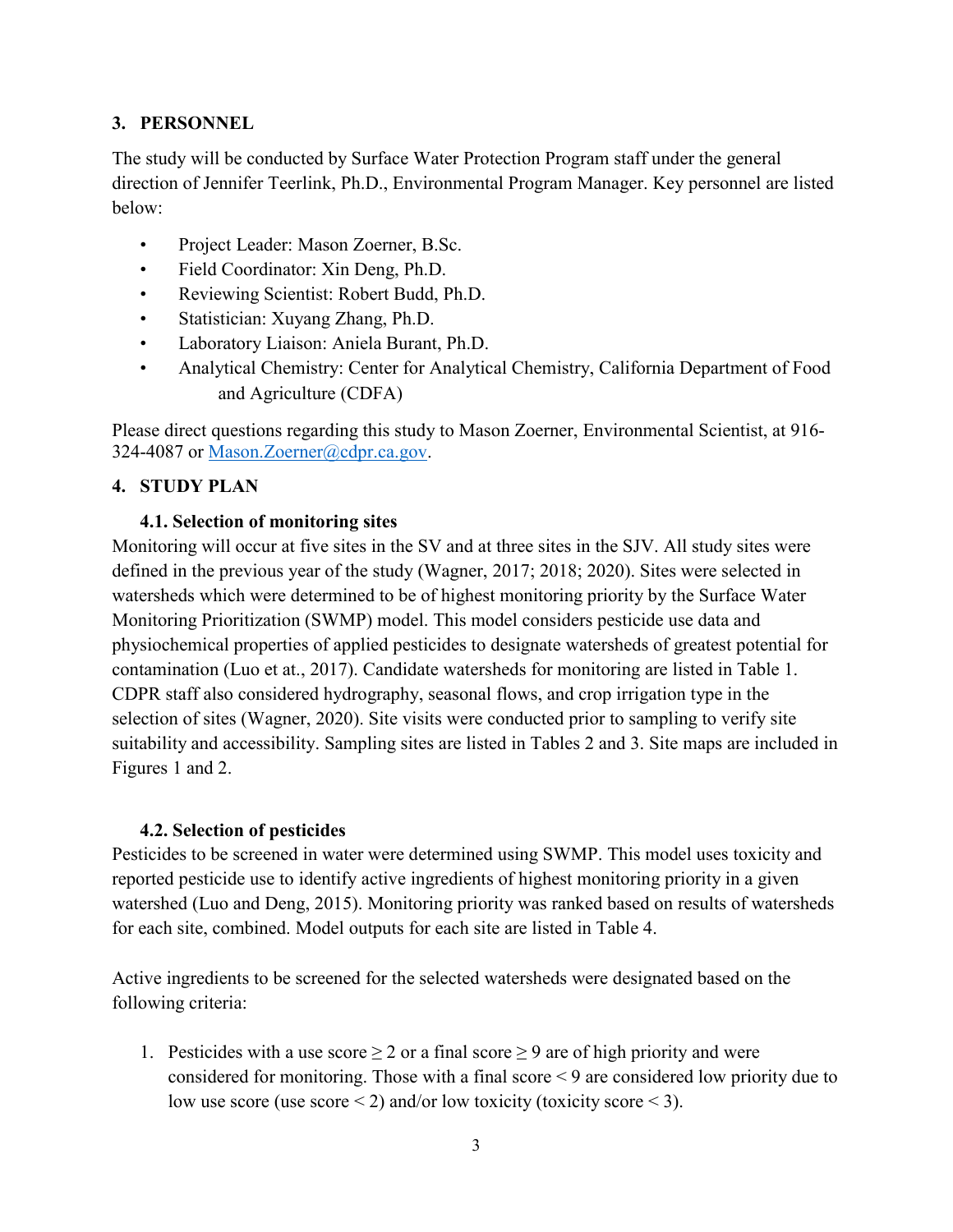- 2. Low-priority pesticides are not included in the final monitoring list (Table 4) but may be monitored as part of a larger analytical screen.
- 3. Historical monitoring data or current availability of analytical methods at the CDFA lab were additional factors to help arrive at a final list for monitoring.

#### **4.3. Sampling schedule**

Sampling will occur five times in the SV between May and September, and four times in the SJV between June and September. The monitoring period is intended to coincide with the peak pesticide application and irrigation period. An additional sampling event in each region may occur at the first major storm following the September sampling. Storm samples are intended to check for pesticide concentrations associated with storm runoff. If the first major storm lacks sufficient precipitation to produce runoff, or if weather conditions do not permit safe travel, then the storm sampling will not take place. The full sampling schedule is listed in Tables 7 and 8.

#### **4.4. Sample collection.**

Water samples will be collected during each sampling event. Samples will be collected using 1 L amber glass bottles, by hand or by sampling pole. Bottles will be submerged into waterways at a depth of approximately 10 cm below the surface and sealed once full (Bennett, 1997; Deng and Ensminger, 2021). Sediment samples will be collected in July, at three sites in the SJV and at two sites in the SV. Composite sediment samples will be collected from waterway banks using a stainless steel scoop, sieved with a 2 mm sieve, and sealed in half-pint glass Mason jars (Deng and Ensminger, 2021; Mamola, 2005). All sample containers will be rinsed prior to placement in an ice chest, maintaining samples in a 4°C environment for the duration of transport (Deng and Ensminger, 2021; Jones, 1999).

#### **4.5. Field measurements**

Field measurements will be taken concurrently with sample collection at each site. Staff will use a multiparameter YSI EXO1 Sonde (YSI Incorporated, Yellow Springs, OH, USA) to measure temperature, specific conductivity, total dissolved solids, salinity, dissolved oxygen, and pH (Doo and He, 2008).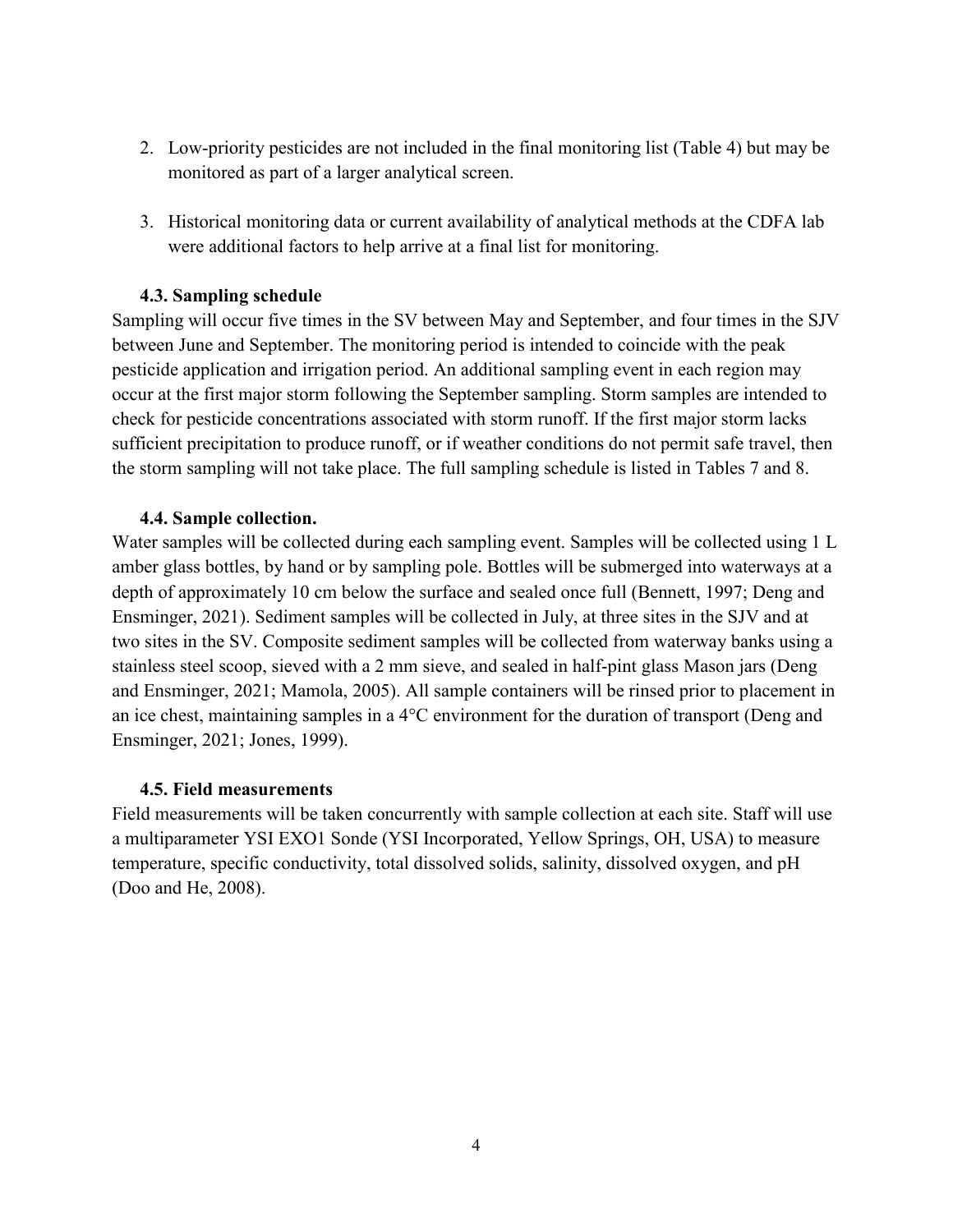### **5. LABORATORY ANALYSES**

#### **5.1. Chemical Analysis**

Chemical analysis for this study will be conducted by the Center for Analytical Chemistry at the California Department of Food and Agriculture (CDFA). The laboratory will use multi-residue liquid chromatography tandem mass spectrometry (LC-MS/MS) to screen pesticide active ingredients in collected samples. Additional screens will measure concentrations of pyrethroids and dinitroanilines. Pesticides to be analyzed, as well as their respective reporting limits, are listed in Tables 4 and 5. Extractions will include laboratory blanks and matrix spikes, as per CDPR QA/QC guidelines (Peoples, 2019; Segawa, 1995).

### **5.2. Organic Carbon and Suspended Solid Analyses**

CDPR staff will use a TOC-V CSH/CNS analyzer (Shimadzu Corporation, Kyoto, Japan) to analyze total organic carbon (TOC) of water and sediment samples, as well as dissolved organic carbon (DOC) of water samples (Ensminger, 2013; Goodell, 2016). Staff will also measure total suspended solids (TSS) of water samples using a vacuum pump and glass fiber microfilters (Ensminger, 2016). Lab blanks and calibration standards will be run prior to each sample set to ensure high data quality.

### **5.3. Toxicity.**

Samples for toxicity testing will be collected in each region in June and September, as well as during the storm sampling event. At least three water samples for toxicity testing will be collected from the SV, while at least one water sample will be collected from the SJV. Additional toxicity samples may be collected in both regions, if budget allows. Toxicity samples will be transported to the University of California, Davis, Aquatic Health Program Laboratory. The lab will test for mortality of *Hyalella azteca* and *Chironomus dilutus* on a 96-hour acute exposure basis.

### **6. DATA ANALYSIS**

Data from this study will be entered into a Microsoft Office Access database which contains field measurements and laboratory results for all of CDPR's agricultural surface water monitoring studies. Data collected in the study will also be uploaded to the publicly-available Surface Water Database (SURF). Spatial analysis may be conducted using ArcGIS and R to identify correlations between reported pesticide use and observed detections. Observed concentrations will also be compared to USEPA aquatic life benchmarks (USEPA, 2018), as well as water quality limits established by the Central Valley Regional Water Quality Control Board (CCVRWQCB, 2012).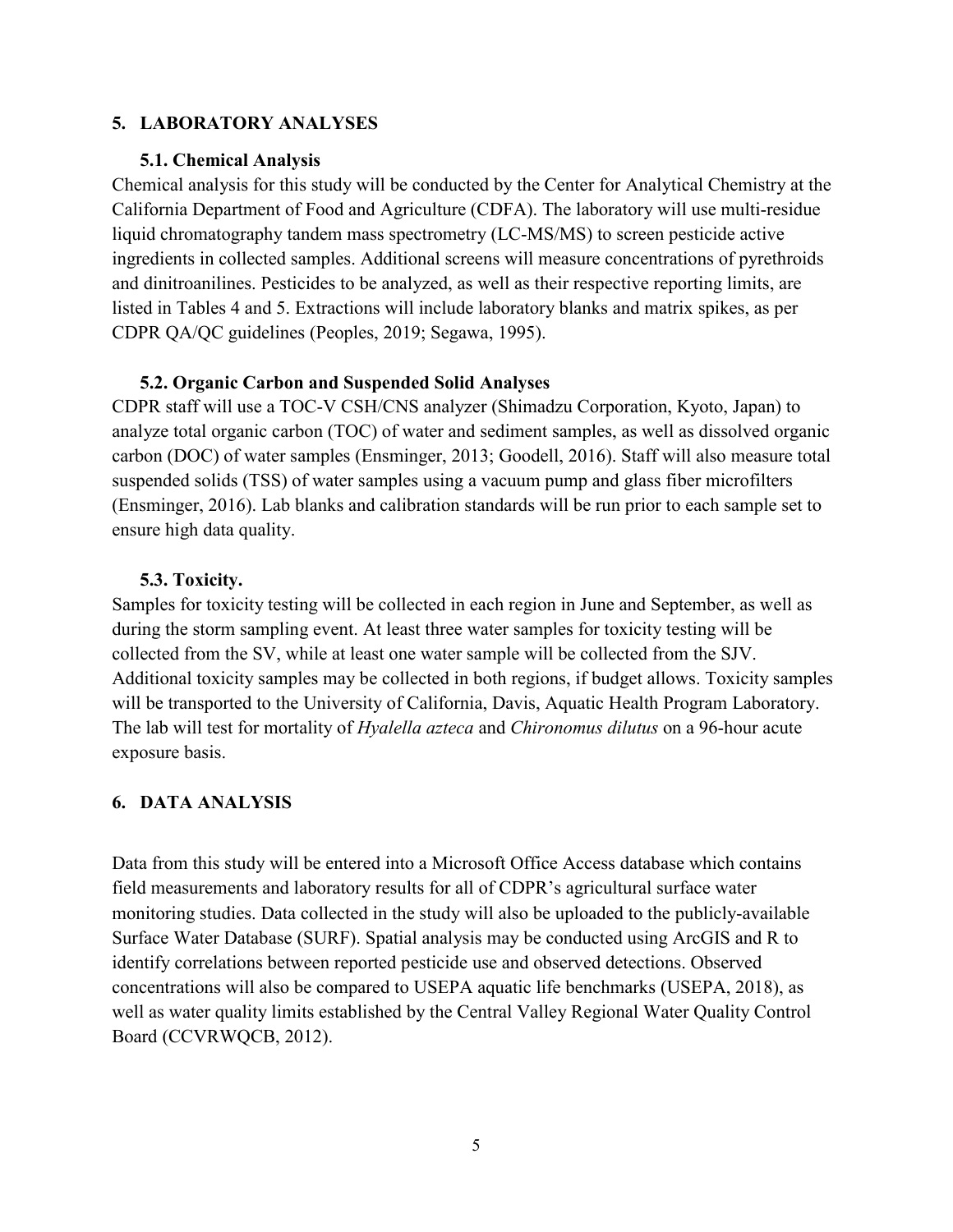## **7. PROTOCOL REVISIONS**

Sampling sites, as well as sampling and laboratory methods, have been adopted from the 2020 protocol (Wagner, 2020). However, the current 2021 protocol will incorporate some changes from the previous year. In 2020, some water samples were screened for only a subset of pesticides in the LC-MS/MS analysis (Wagner, 2020). In 2021, all sites will be screened for all pesticides identified in the prioritization model, except for those with no available analytical method or low historic detections. Additionally, a historical monitoring site will be reintroduced. Bounde Creek at Norman Rd was sampled in 2017 and 2018 (Wagner, 2017; 2018), but sampling at this site was discontinued in 2019 due to low detections (Wagner, 2019). Sampling will resume at this site in 2021 to assist in evaluating the success of rice pesticide mitigation efforts.

## **8. TIMETABLE**

Field Sampling: May 2021 – November 2021 (Table 6) Chemical Analysis: May 2021 – December 2021 Summary Report: March 2022 SURF Data Upload: Fall 2022

### **9. REFERENCES**

Bennett, K. 1997. California Department of Pesticide Regulation SOP FSWA002.00: Conducting surface water monitoring for pesticides. California Department of Pesticide Regulation.

California Central Valley Regional Water Quality Control Board, 2012. Criteria reports. [http://www.swrcb.ca.gov/rwqcb5/water\\_issues/tmdl/central\\_valley\\_projects/central\\_valley\\_pesti](http://www.swrcb.ca.gov/rwqcb5/water_issues/tmdl/central_valley_projects/central_valley_pestic%20ides/criteria_method/index.shtml) [c ides/criteria\\_method/index.shtml](http://www.swrcb.ca.gov/rwqcb5/water_issues/tmdl/central_valley_projects/central_valley_pestic%20ides/criteria_method/index.shtml)

California Department of Food and Agriculture. 2020. California Agricultural Review 2019- 2020. [https://www.cdfa.ca.gov/Statistics/PDFs/2020\\_Ag\\_Stats\\_Review.pdf](https://www.cdfa.ca.gov/Statistics/PDFs/2020_Ag_Stats_Review.pdf)

California Department of Pesticide Regulation. 2018. Pesticide Use Reporting (accessed April 9, 2021).<http://purwebgis.ucdavis.edu/PURwebGIS.html>

California Department of Water Resources. 2018. California Water Plan Update 2018. [https://water.ca.gov/-/media/DWR-Website/Web-Pages/Programs/California-Water-](https://water.ca.gov/-/media/DWR-Website/Web-Pages/Programs/California-Water-Plan/Docs/Update2018/Final/California-Water-Plan-Update-2018.pdf)[Plan/Docs/Update2018/Final/California-Water-Plan-Update-2018.pdf](https://water.ca.gov/-/media/DWR-Website/Web-Pages/Programs/California-Water-Plan/Docs/Update2018/Final/California-Water-Plan-Update-2018.pdf)

DaSilva, A. 2016. Study 306: Surface Water Monitoring for Pesticides in Agricultural Areas of Northern California, 2016. California Department of Pesticide Regulation. [http://www.cdpr.ca.gov/docs/emon/pubs/protocol/study306\\_dasilva\\_2016.pdf](http://www.cdpr.ca.gov/docs/emon/pubs/protocol/study306_dasilva_2016.pdf)

Deng, X. and Ensminger, M. 2021. California Department of Pesticide Regulation SOP FSWA017.00: Procedures for Collecting Water and Sediment Samples for Pesticide Analysis. California Department of Pesticide Regulation.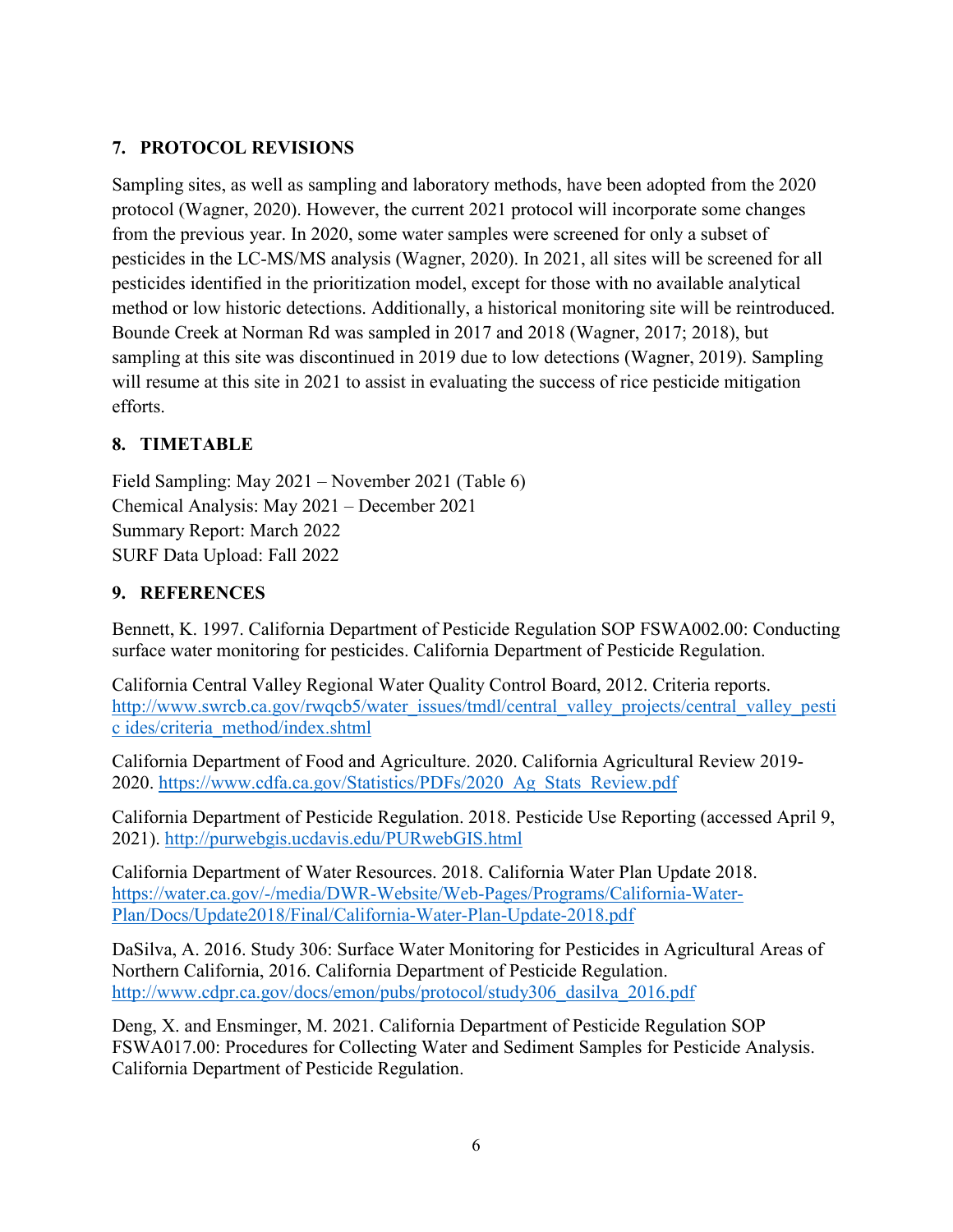Deng, X. 2017. Study 304: Surface Water Monitoring for Pesticides in Agricultural Areas in Central Coast and Southern California, 2017. California Department of Pesticide Regulation. [http://www.cdpr.ca.gov/docs/emon/pubs/protocol/study304\\_deng\\_march\\_2017.pdf](http://www.cdpr.ca.gov/docs/emon/pubs/protocol/study304_deng_march_2017.pdf)

Doo, S. and L-M. He. 2008. Calibration, Field Measurement, Cleaning, and Storage of the YSI 6920 V2-2 Multiparameter Sonde. California Department of Pesticide Regulation.

Ensminger, M. 2013. California Department of Pesticide Regulation SOP METH011.00: Water TOC Analysis Using the Shimadzu TOC-VCSN and ASI-V Autosampler. California Department of Pesticide Regulation.

Ensminger, M. 2016. California Department of Pesticide Regulation SOP METH010.01: Analysis of Whole Sample Suspended Sediments in Water. California Department of Pesticide Regulation.<https://www.cdpr.ca.gov/docs/emon/pubs/sops/meth010.01.pdf>

Fivored, R., J. Krenz-Raurk, and K. Paris. 2019. 2019 Rice Pesticides Program Monitoring Summary. California Rice Commission.

Goodell, K. 2016. California Department of Pesticide Regulation SOP METH013.00: Sediment TOC analysis using Shimadzu TOC-Vcsn and SSM-5000A. <https://www.cdpr.ca.gov/docs/emon/pubs/sops/meth01300.pdf>

Hedley, C.B., J.W. Knox, S.R. Raine, R. Smith. 2014. Water: Advanced Irrigation Technologies. Encyclopedia of Agriculture and Food Systems. Academic Press. Pages 378-406. [https://doi.org/10.1016/B978-0-444-52512-3.00087-5.](https://doi.org/10.1016/B978-0-444-52512-3.00087-5)

Irrigated Lands Regulatory Program (ILRP). 2019. California State Water Resources Control Board.

[https://www.waterboards.ca.gov/water\\_issues/programs/agriculture/docs/about\\_agwaivers.pdf](https://www.waterboards.ca.gov/water_issues/programs/agriculture/docs/about_agwaivers.pdf)

Jones, D. 1999. California Department of Pesticide Regulation SOP QAQC004.01: Transporting, packaging, and shipping samples from the field to the warehouse or laboratory. California Department of Pesticide Regulation.

Luo, Y and X. Deng. 2015. Methodology for prioritizing Pesticides for Surface Water Monitoring in Agricultural and Urban Areas III: Watershed-Based Prioritization. California Department of Pesticide Regulation.

[http://www.cdpr.ca.gov/docs/emon/pubs/ehapreps/analysis\\_memos/luo\\_prioritization\\_3.pdf](http://www.cdpr.ca.gov/docs/emon/pubs/ehapreps/analysis_memos/luo_prioritization_3.pdf)

Luo, Y, M. Ensminger, R. Budd, D. Wang, X. Deng. 2017. Methodology for prioritizing areas of interest for surface water monitoring in urban receiving waters of California. California Department of Pesticide Regulation.

[https://www.cdpr.ca.gov/docs/emon/pubs/anl\\_methds/luo\\_aol\\_determination\\_final.pdf](https://www.cdpr.ca.gov/docs/emon/pubs/anl_methds/luo_aol_determination_final.pdf)

Main, A. 2019. Study 321. Surface Water Monitoring for Pesticides in Agricultural Areas in Central Coast and Southern California, 2019. California Department of Pesticide Regulation. [https://www.cdpr.ca.gov/docs/emon/pubs/protocol/study321\\_monitoring\\_2019.pdf](https://www.cdpr.ca.gov/docs/emon/pubs/protocol/study321_monitoring_2019.pdf)

Mamola, M. 2005. California Department of Pesticide Regulation SOP FSWA016.00: Collecting sediment samples for pesticide analysis. California Department of Pesticide Regulation.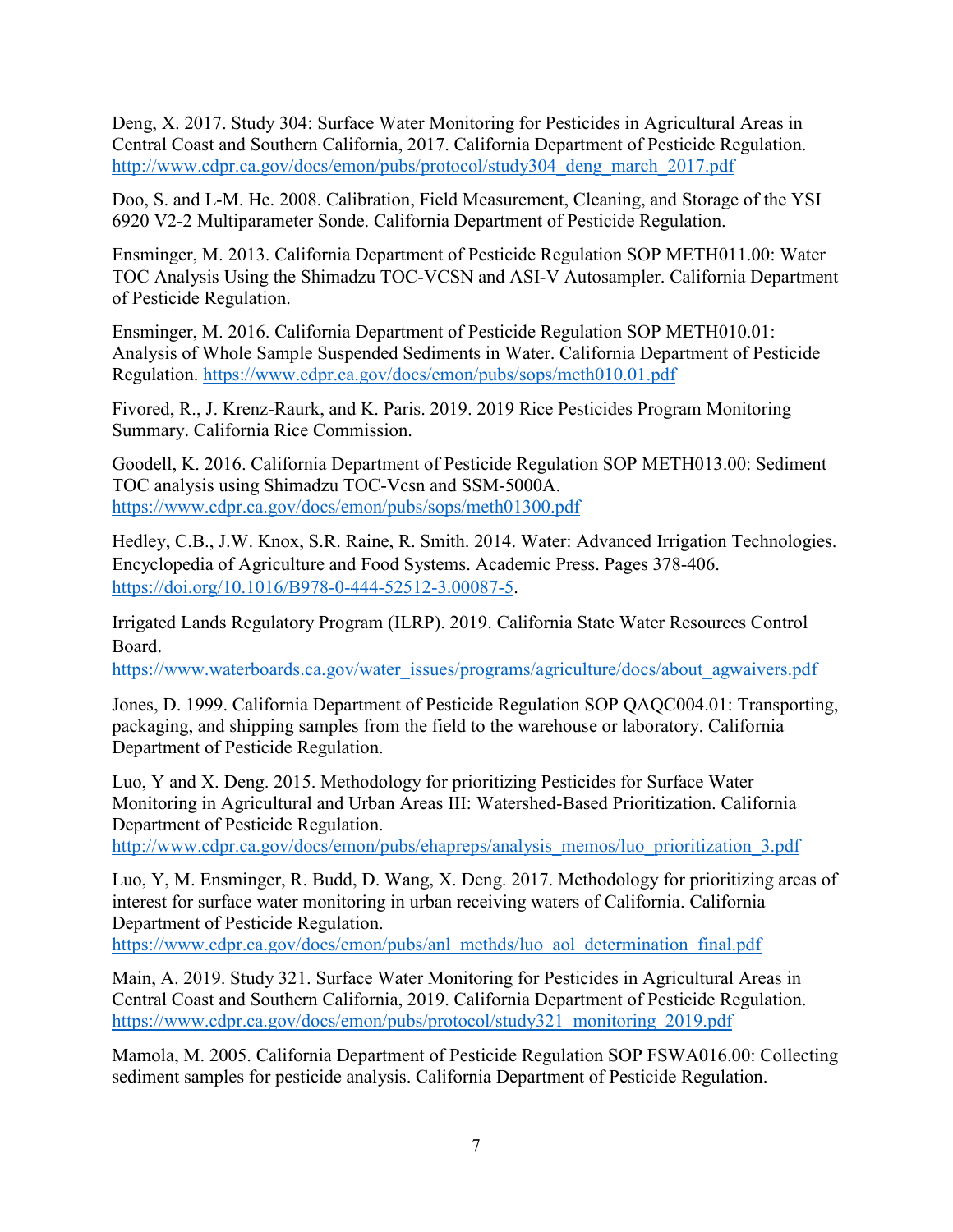Peoples, Chang-Sook Lee. 2019. Chemistry Laboratory Quality Control. Environmental Monitoring Branch. California Department of Pesticide Regulation. <https://www.cdpr.ca.gov/docs/emon/pubs/sops/qaqc00101.pdf>

Segawa, R. 1995. Chemistry Laboratory Quality Control. Environmental Hazards Assessment Program. QAQC001.00. California Department of Pesticide Regulation.

United States Environmental Protection Agency. 2018. Aquatic Life Benchmarks and Ecological Risk Assessments for Registered Pesticides. [https://www.epa.gov/pesticide-science-and](https://www.epa.gov/pesticide-science-and-assessing-pesticide-risks/aquatic-lifebenchmarks-and-ecological-risk)[assessing-pesticide-risks/aquatic-lifebenchmarks-and-ecological-risk](https://www.epa.gov/pesticide-science-and-assessing-pesticide-risks/aquatic-lifebenchmarks-and-ecological-risk)

University of California Agriculture and Natural Resources. 2018. Rice Production Manual. Page 70. Retrieved from [http://rice.ucanr.edu/Reports-](http://rice.ucanr.edu/Reports-Publications/Rice_Production_Workshop_Manual/)[Publications/Rice\\_Production\\_Workshop\\_Manual/](http://rice.ucanr.edu/Reports-Publications/Rice_Production_Workshop_Manual/)

Wagner, S., D. Wang, and K. Newhart. Pesticide Use and Monitoring in Surface Waters of California Rice Production Regions. Chapter 7 of Pesticides in Surface Water: Monitoring, Modeling, Risk Assessment, and Management. Page 101-118. Volume 1308. American Chemical Society.

Wagner, S. 2017. Study 310: Surface Water Monitoring for Pesticides in Agricultural Areas of Northern California, 2017. California Department of Pesticide Regulation.

Wagner, S. 2018. Study 310: Surface Water Monitoring for Pesticides in Agricultural Areas of Northern California, 2018. California Department of Pesticide Regulation.

Wagner, S. 2019. Study 310: Surface Water Monitoring for Pesticides in Agricultural Areas of Northern California, 2019. California Department of Pesticide Regulation. [https://www.cdpr.ca.gov/docs/emon/pubs/protocol/study310\\_wagner\\_2019.pdf](https://www.cdpr.ca.gov/docs/emon/pubs/protocol/study310_wagner_2019.pdf)

Wagner, S. 2020. Study 310: Surface Water Monitoring for Pesticides in Agricultural Areas of Northern California, 2020. California Department of Pesticide Regulation.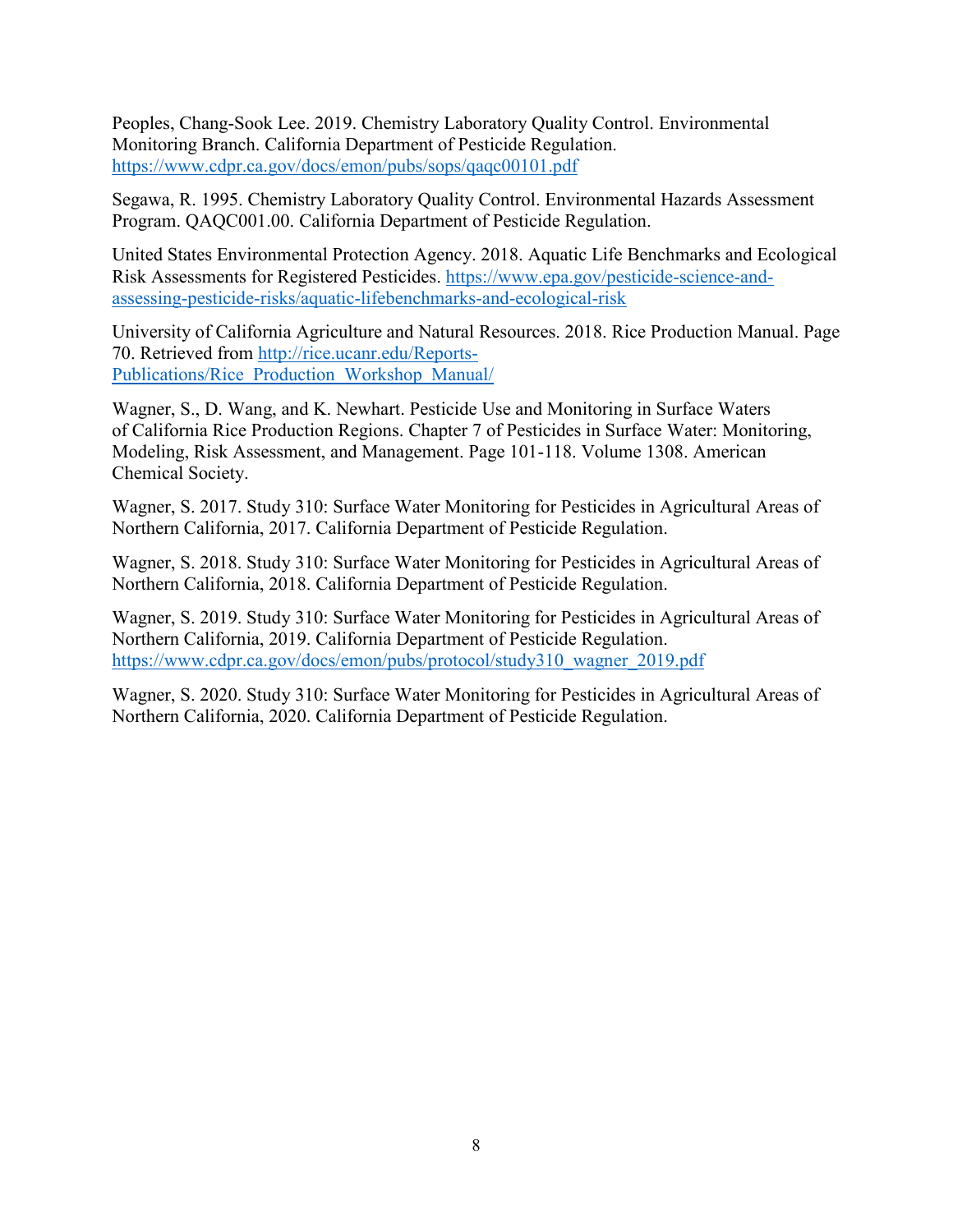Table 1. Candidate watersheds for monitoring, as identified by the watershed prioritization model. Hydrologic Unit (HU) refers to watershed boundaries defined by United States Geological Survey (USGS).

| HU           | <b>HU</b> Name                              | <b>Type</b> |
|--------------|---------------------------------------------|-------------|
| 18020163:    |                                             |             |
| 180201630502 | Gibson Canyon Creek-Sweany Creek            | mainstem    |
| 180201630102 | Lamb Valley Slough-South Fork Willow Slough | mainstem    |
| 180201630203 | South Fork Ditch-Willow Slough              | mainstem    |
| 180201630501 | McCune Creek-Sweany Creek                   | tributary   |
| 180201630301 | Knights Landing Ridge Cut                   | tributary   |
| 180201630602 | <b>Tremont School</b>                       | tributary   |
| 18020104:    |                                             |             |
| 180201040703 | Salt Creek                                  | mainstem    |
| 180201040203 | Lower Walker Creek                          | mainstem    |
| 180201040504 | Lower Logan Creek                           | mainstem    |
| 180201041201 | Deadmans Reach-Sacramento River             | tributary   |
| 180201041008 | Smith Creek-Colusa Basin Drainage Canal     | tributary   |
| 180201041003 | Clarks Ditch-Colusa Basin Drainage Canal    | tributary   |
| 18020159:    |                                             |             |
| 180201590400 | Gilsizer Slough-Snake River                 | tributary   |
| 180201590107 | Wilson Creek-North Honcut Creek             | tributary   |
| 180201590502 | Ellis Lake-Feather River                    | tributary   |
| 180201590107 | Wilson Creek-North Honcut Creek             | mainstem    |
| 180201590302 | Reeds Creek                                 | mainstem    |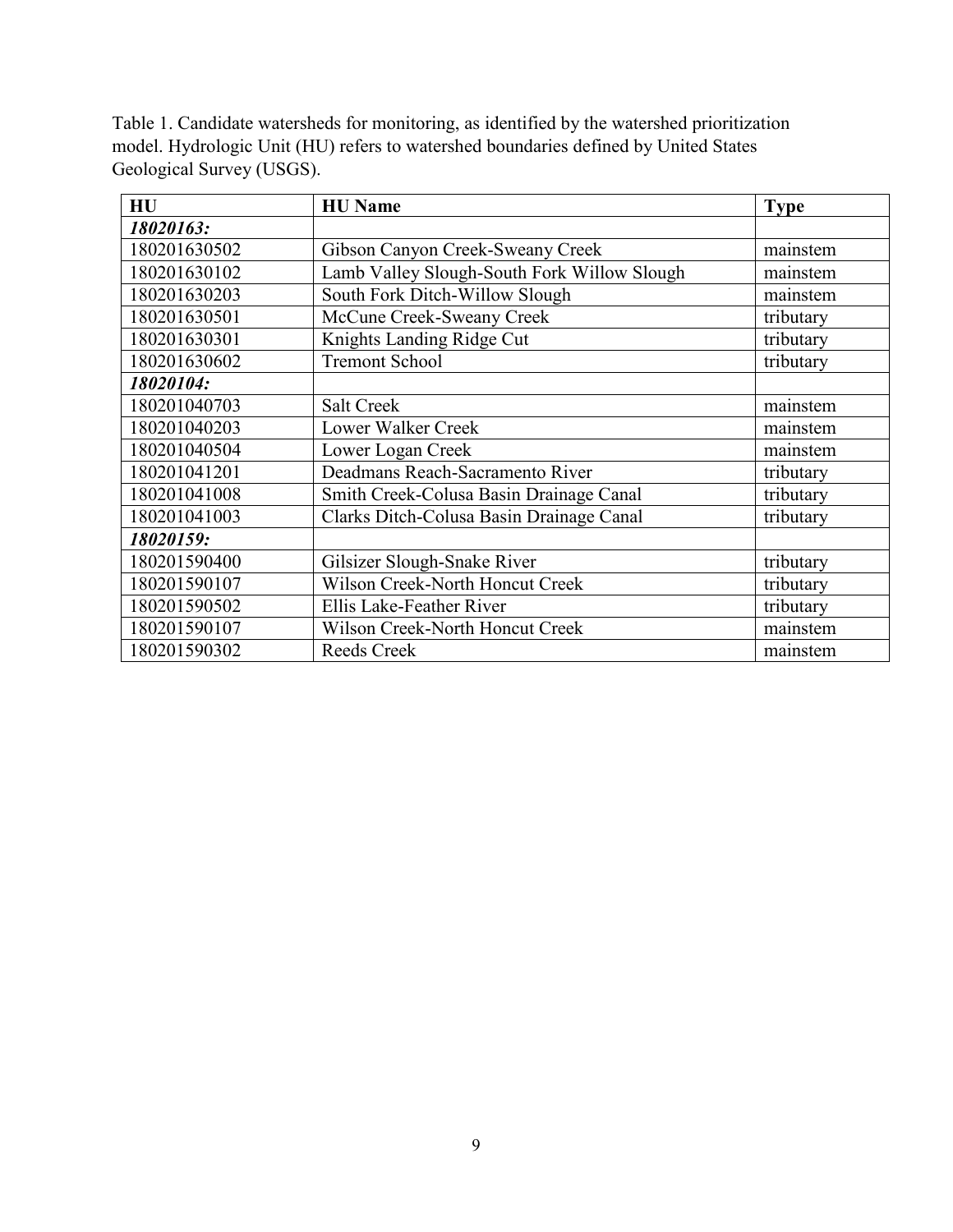| <b>Site ID</b> | <b>Site Location</b> | County       | $HU-12$<br>Watershed | Latitude  | Longitude     |
|----------------|----------------------|--------------|----------------------|-----------|---------------|
| LLC SCC        | <b>Stone Corral</b>  |              | Lower Logan          |           |               |
|                | Creek near           | Colusa       | Creek                | 39.2751   | $-122.1043$   |
|                | Maxwell Rd           |              |                      |           |               |
| WC Willow      | Willow Creek         | Colusa       | <b>Willow Creek</b>  | 39.406432 | $-122.080504$ |
|                | at Norman Rd         |              |                      |           |               |
| CD Bounde      | <b>Bounde Creek</b>  | Colusa       | Colusa Drain         |           |               |
| Creek          | at Norman Rd         |              |                      | 39.406297 | $-122.055885$ |
|                |                      |              |                      |           |               |
| CD CBD         | Colusa Basin         |              |                      |           |               |
|                | Drain at County      | Yolo         | Clarks Ditch-        | 38.924458 | -121.913986   |
|                | Line Rd              |              | Colusa Basin         |           |               |
|                |                      |              | Drain                |           |               |
| LA12           | Lateral A12C-        | <b>Butte</b> | Drumheller           |           |               |
|                | 0379 at Biggs-       |              | Slough-Butte         | 39.421061 | $-121.772073$ |
|                | Princeton Rd         |              | Creek                |           |               |
| BS1            | Butte Slough at      | Sutter       | Gilsizer             |           |               |
|                | Pass Rd              |              | Slough-Snake         | 39.187300 | -121.908955   |
|                |                      |              | River                |           |               |

Table 2. Description of Study 310 Sacramento Valley sampling sites in 2021.

Table 3. Description of Study 310 San Joaquin Valley sampling sites in 2021.

| <b>Site ID</b> | <b>Site</b>         | County     | $HU-12$             | Latitude | Longitude    |
|----------------|---------------------|------------|---------------------|----------|--------------|
|                | Location            |            | Watershed           |          |              |
| SS DMC         | Deadman             | Merced     | South               |          |              |
|                | Creek at Gurr       |            | Slough-             | 37.19514 | $-120.56147$ |
|                | Road                |            | Deadman             |          |              |
|                |                     |            | Creek               |          |              |
| TH HMD         | Hilmar Drain        | Merced     | Town of             |          |              |
|                | at Central          |            | Hilmar-San          | 37.39058 | $-120.9582$  |
|                | Avenue              |            | Joaquin River       |          |              |
| IC INC         | <b>Ingram Creek</b> | Stanislaus | <b>Ingram Creek</b> | 37.60022 | $-121.22506$ |
|                | at River Road       |            |                     |          |              |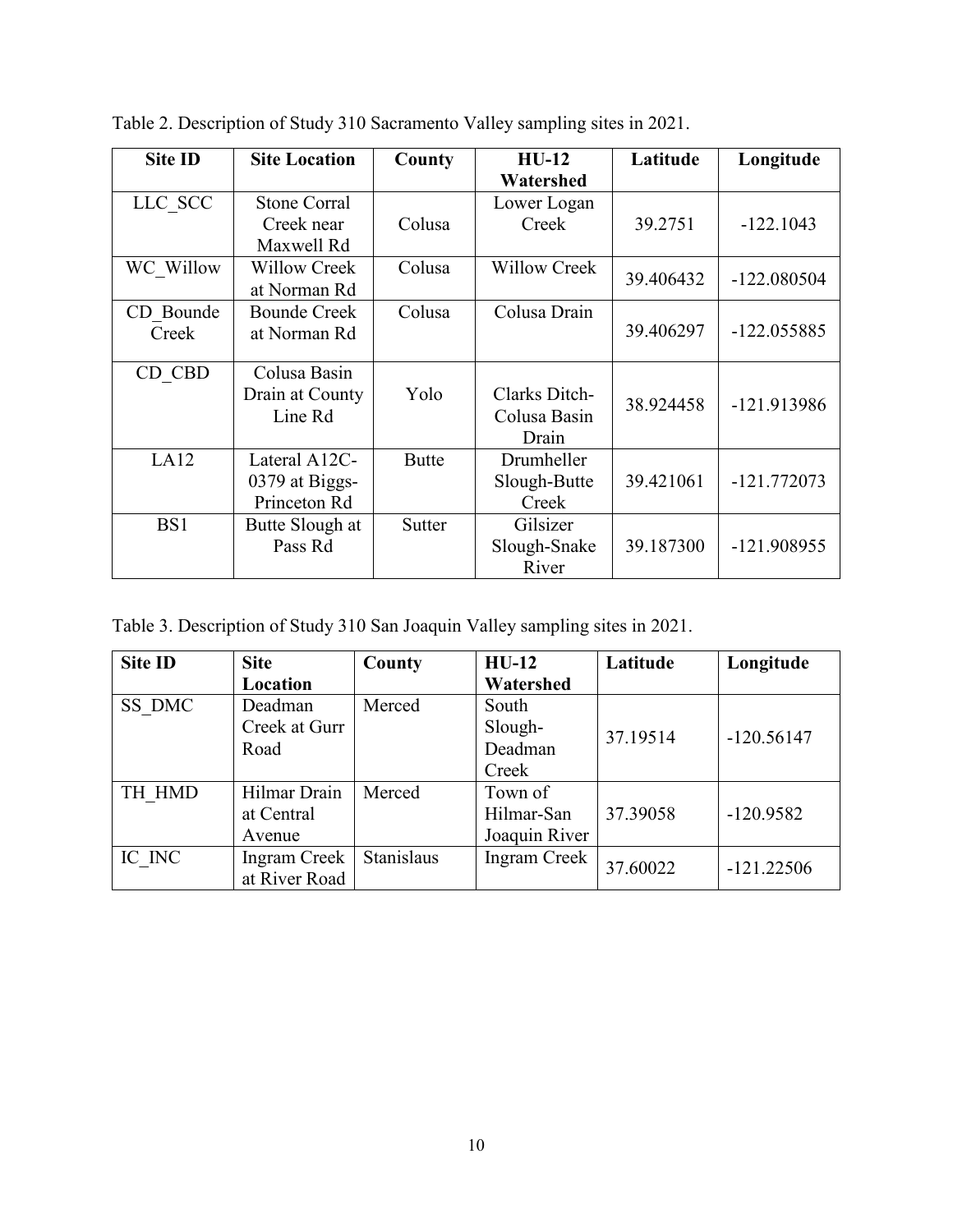

Figure 1: Map of Sacramento Valley (SV) monitoring sites.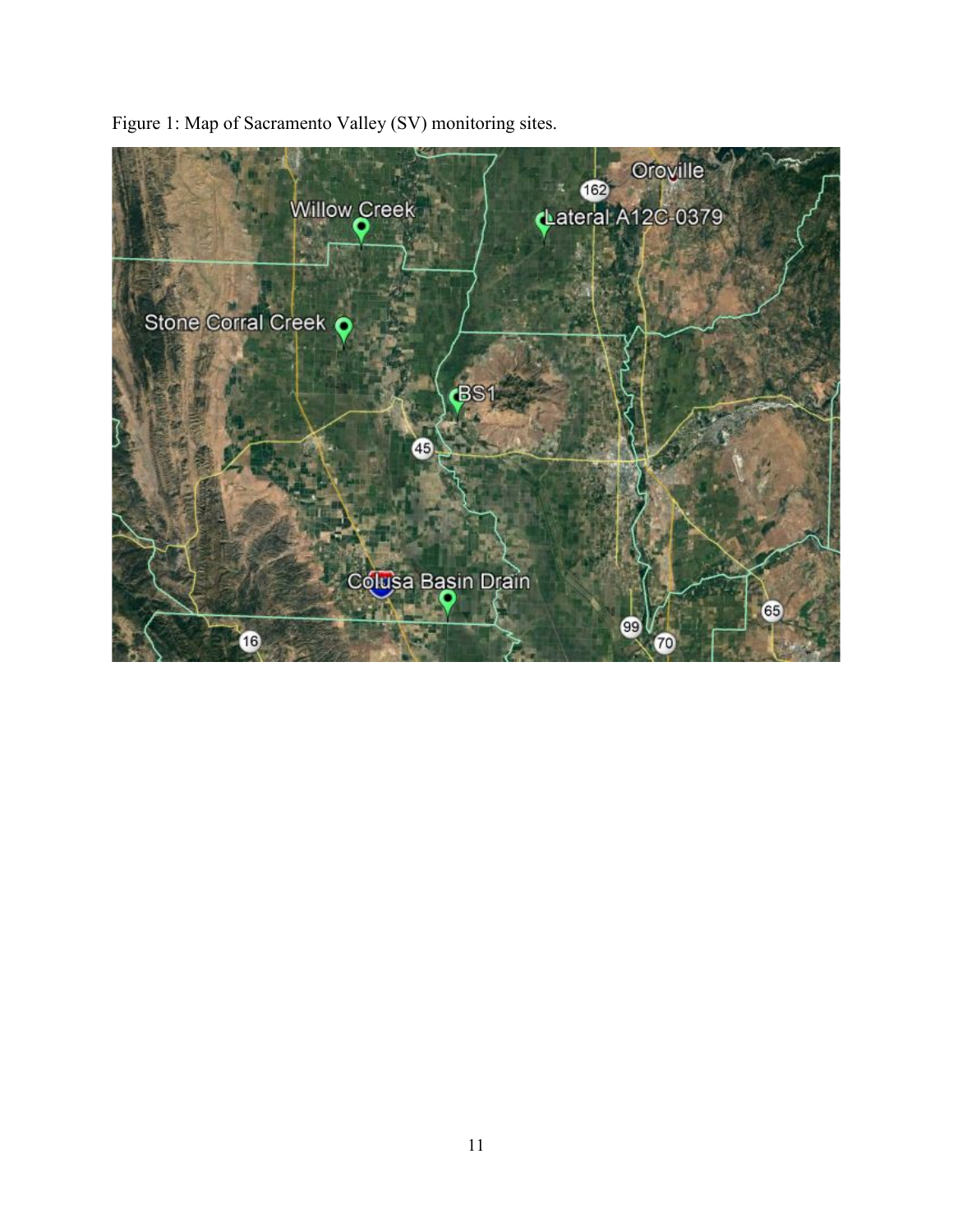

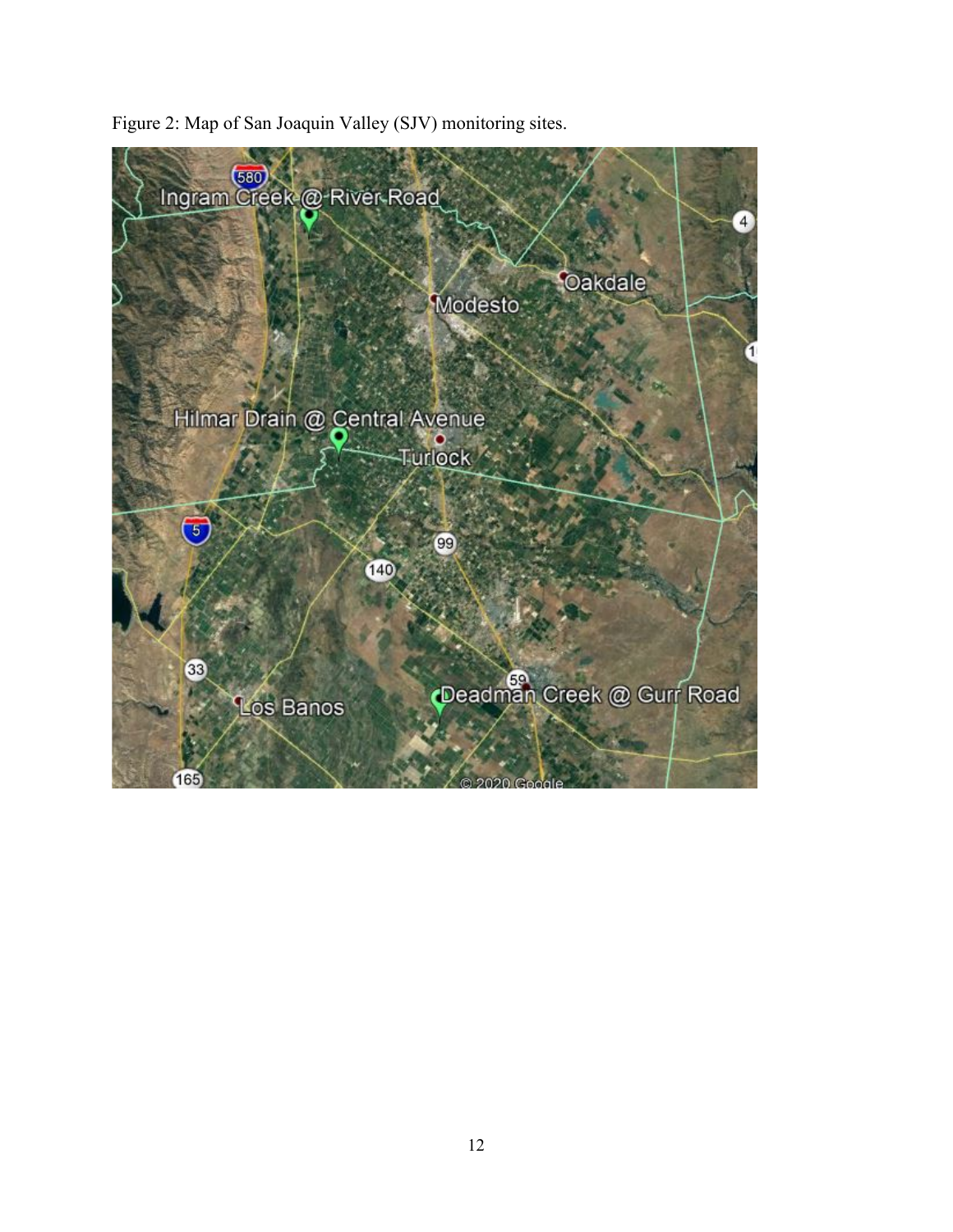Table 4. Highest scoring pesticides recommended for monitoring using the SWMP model, based on 2016–2018 pesticide use reports for combined watersheds identified in Table 1.

| <b>Chemical Name</b>  | <b>Use</b>     | <b>Toxicity</b> | Final           | Does the model  |
|-----------------------|----------------|-----------------|-----------------|-----------------|
|                       | <b>Score</b>   | <b>Score</b>    | <b>Score</b>    | recommend       |
|                       |                |                 |                 | monitoring?     |
| Chlorpyrifos          | $\overline{4}$ | 6               | 24              | Yes             |
| Lambda-cyhalothrin    | 3              | $\overline{7}$  | 21              | Yes             |
| Paraquat Dichloride*  | $\overline{4}$ | $\overline{5}$  | 20              | Yes             |
| Oxyfluorfen           | $\overline{4}$ | $\overline{5}$  | 20              | Yes             |
| <b>Bifenthrin</b>     | $\overline{3}$ | 6               | 18              | Yes             |
| Chlorothanlonil       | $\overline{4}$ | $\overline{4}$  | 16              | N <sub>o</sub>  |
| Ziram                 | $\overline{4}$ | $\overline{4}$  | 16              | N <sub>o</sub>  |
| Pendimethalin         | $\overline{4}$ | $\overline{4}$  | 16              | Yes             |
| S-Metolachlor         | $\overline{4}$ | $\overline{4}$  | 16              | Yes             |
| Propanil              | $\overline{5}$ | $\overline{3}$  | 15              | Yes             |
| Thiobencarb           | $\overline{5}$ | $\overline{3}$  | 15              | Yes             |
| Mancozeb              | $\overline{5}$ | $\overline{3}$  | 15              | N <sub>o</sub>  |
| Diazinon              | $\overline{3}$ | $\overline{5}$  | $\overline{15}$ | Yes             |
| Azoxystrobin          | $\overline{4}$ | 3               | 12              | Yes             |
| Glufosinate ammonium* | $\overline{4}$ | $\overline{3}$  | 12              | Yes             |
| Trifluralin           | $\overline{3}$ | $\overline{4}$  | 12              | Yes             |
| Ethalfluraline        | $\overline{3}$ | $\overline{4}$  | 12              | Yes             |
| Chlorantraniliprole   | $\overline{3}$ | $\overline{4}$  | 12              | Yes             |
| Benzobicyclon         | $\overline{3}$ | $\overline{4}$  | 12              | No              |
| Esfenvalerate         | $\overline{2}$ | 6               | 12              | Yes             |
| Malathion             | $\overline{2}$ | 6               | 12              | Yes             |
| Permethrin            | $\overline{2}$ | 6               | 12              | Yes             |
| Imidacloprid          | $\overline{2}$ | $\overline{5}$  | 10              | Yes             |
| Abamectin             | $\overline{2}$ | $\overline{5}$  | 10              | Yes             |
| Carbaryl              | $\overline{2}$ | $\overline{5}$  | 10              | Yes             |
| Flumioxazine          | $\overline{2}$ | $\overline{5}$  | 10              | N <sub>o</sub>  |
| Methozyfenozide       | $\overline{3}$ | $\overline{3}$  | 9               | Yes             |
| Captan                | $\overline{3}$ | $\overline{3}$  | $\overline{9}$  | $\overline{No}$ |
| Propiconazole         | $\overline{3}$ | $\overline{3}$  | 9               | Yes             |
| Cyprodinil            | $\overline{3}$ | $\overline{3}$  | 9               | Yes             |
| Oryzalin              | $\overline{3}$ | $\overline{3}$  | 9               | Yes             |
| Dimethoate            | $\overline{3}$ | $\overline{3}$  | $\overline{9}$  | Yes             |

\*Analytes with an asterisk (\*) will not be screened, either due to low historic detections or unavailable analytical methods.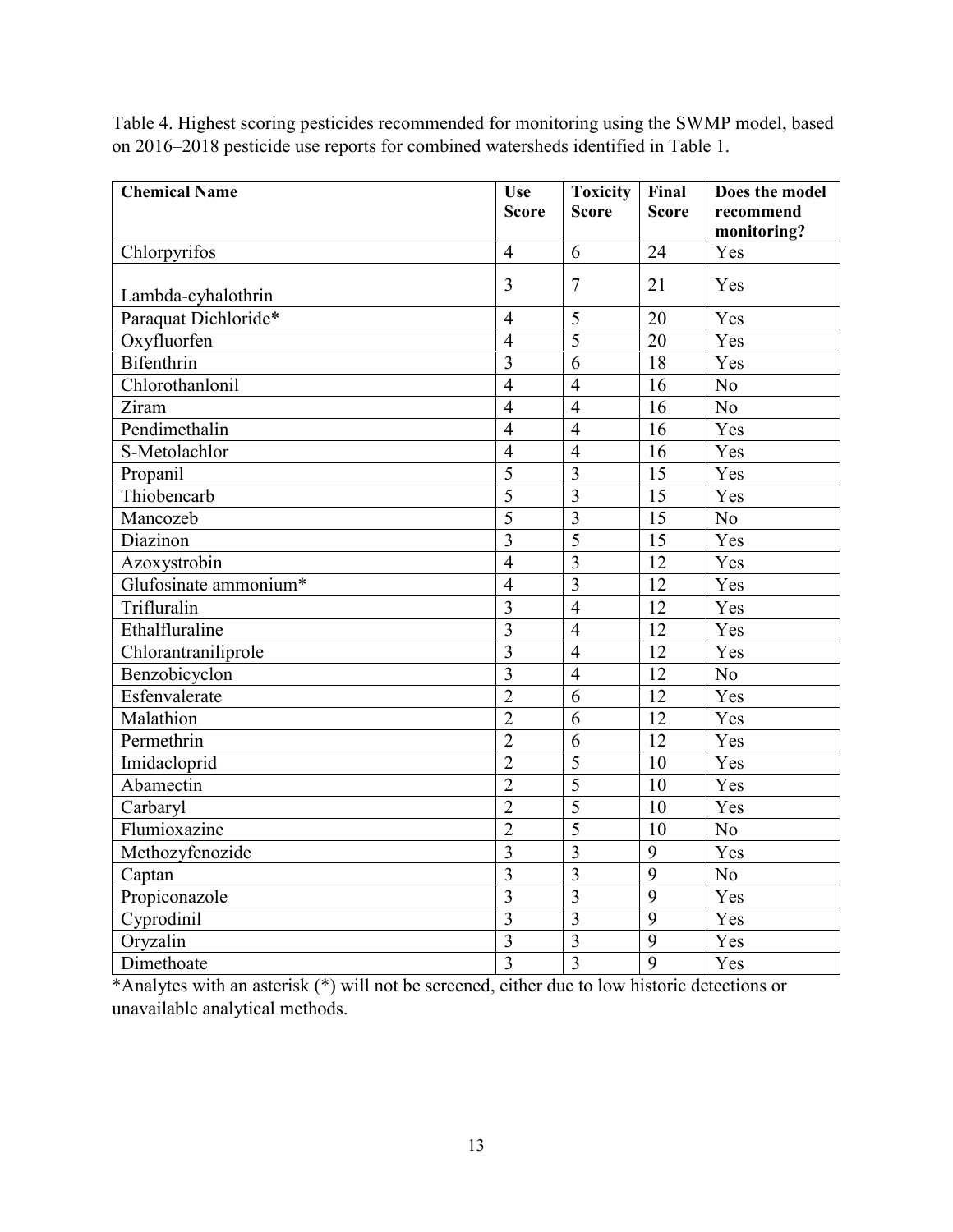| <b>Analytical Screen</b>   | Analyte             | <b>Method Detection</b> | <b>Reporting Limit</b> |  |
|----------------------------|---------------------|-------------------------|------------------------|--|
|                            |                     | Limit $(\mu g/L)$       | $(\mu g/L)$            |  |
| $\mathbf{LC}$              | Abamectin           | 0.004                   | 0.02                   |  |
| LC                         | Acetamiprid         | 0.004                   | 0.02                   |  |
| LC                         | Atrazine            | 0.004                   | 0.02                   |  |
| LC                         | Azoxystrobin        | 0.004                   | 0.02                   |  |
| LC                         | Bensulide           | 0.004                   | 0.02                   |  |
| $\overline{LC}$            | <b>Bromacil</b>     | 0.004                   | 0.02                   |  |
| LC                         | Carbaryl            | 0.004                   | 0.02                   |  |
| $\overline{LC}$            | Chlorantraniliprole | 0.004                   | 0.02                   |  |
| LC                         | Chlorpyrifos        | 0.004                   | 0.02                   |  |
| $\overline{LC}$            | Clothianidin        | 0.004                   | 0.02                   |  |
| $\overline{LC}$            | Cyprodinil          | 0.004                   | 0.02                   |  |
| LC                         | Diazinon            | 0.004                   | 0.02                   |  |
| LC                         | Diflubenzuron       | 0.004                   | 0.02                   |  |
| $\overline{LC}$            | Dimethoate          | 0.004                   | 0.02                   |  |
| $\overline{LC}$            | Diuron              | 0.004                   | 0.02                   |  |
| LC                         | Ethoprop            | 0.004                   | 0.02                   |  |
| LC                         | Etofenprox          | 0.004                   | 0.02                   |  |
| $\overline{LC}$            | Hexazinone          | 0.004                   | 0.02                   |  |
| $\overline{LC}$            | Imidacloprid        | 0.004                   | 0.01                   |  |
| $\mathbf{LC}$              | Indoxacarb          | 0.004                   | 0.02                   |  |
| $\overline{LC}$            | Isoxaben            | 0.004                   | 0.02                   |  |
| LC                         | Kresoxim-methyl     | 0.004                   | 0.02                   |  |
| $\overline{LC}$            | Malathion           | 0.004                   | 0.02                   |  |
| $\overline{LC}$            | Methidathion        | 0.004                   | 0.02                   |  |
| LC                         | Methomyl            | 0.004                   | 0.02                   |  |
| LC                         | Methoxyfenozide     | 0.004                   | 0.02                   |  |
| $\overline{LC}$            | Metribuzin          | 0.004                   | 0.02                   |  |
| $\overline{LC}$            | Norflurazon         | 0.004                   | 0.02                   |  |
| $\overline{LC}$            | Oryzalin            | 0.004                   | 0.02                   |  |
| $\sqrt{LC}$                | Oxadiazon           | 0.004                   | 0.02                   |  |
| LC                         | Prometon            | 0.004                   | 0.02                   |  |
| $\overline{LC}$            | Prometryn           | 0.004                   | 0.02                   |  |
| $\mathbf{LC}$              | Propanil            | 0.004                   | 0.02                   |  |
| LC                         | Propargite          | 0.004                   | 0.02                   |  |
| $\mathop{\rm LC}\nolimits$ | Propiconazole       | 0.004                   | 0.02                   |  |
| $\mathbf{LC}$              | Pyraclostrobin      | 0.004                   | 0.02                   |  |
| $\overline{LC}$            | Pyriproxyfen        | 0.004                   | 0.015                  |  |
| LC                         | Quinoxyfen          | 0.004                   | 0.02                   |  |
| LC                         | Simazine            | 0.004                   | 0.02                   |  |
| $\overline{LC}$            | S-Metolachlor       | 0.004                   | 0.02                   |  |
| $\overline{LC}$            | Tebufenozide        | 0.004                   | 0.02                   |  |

Table 5. Reporting limits and method detection limits for pesticides monitored in 2021.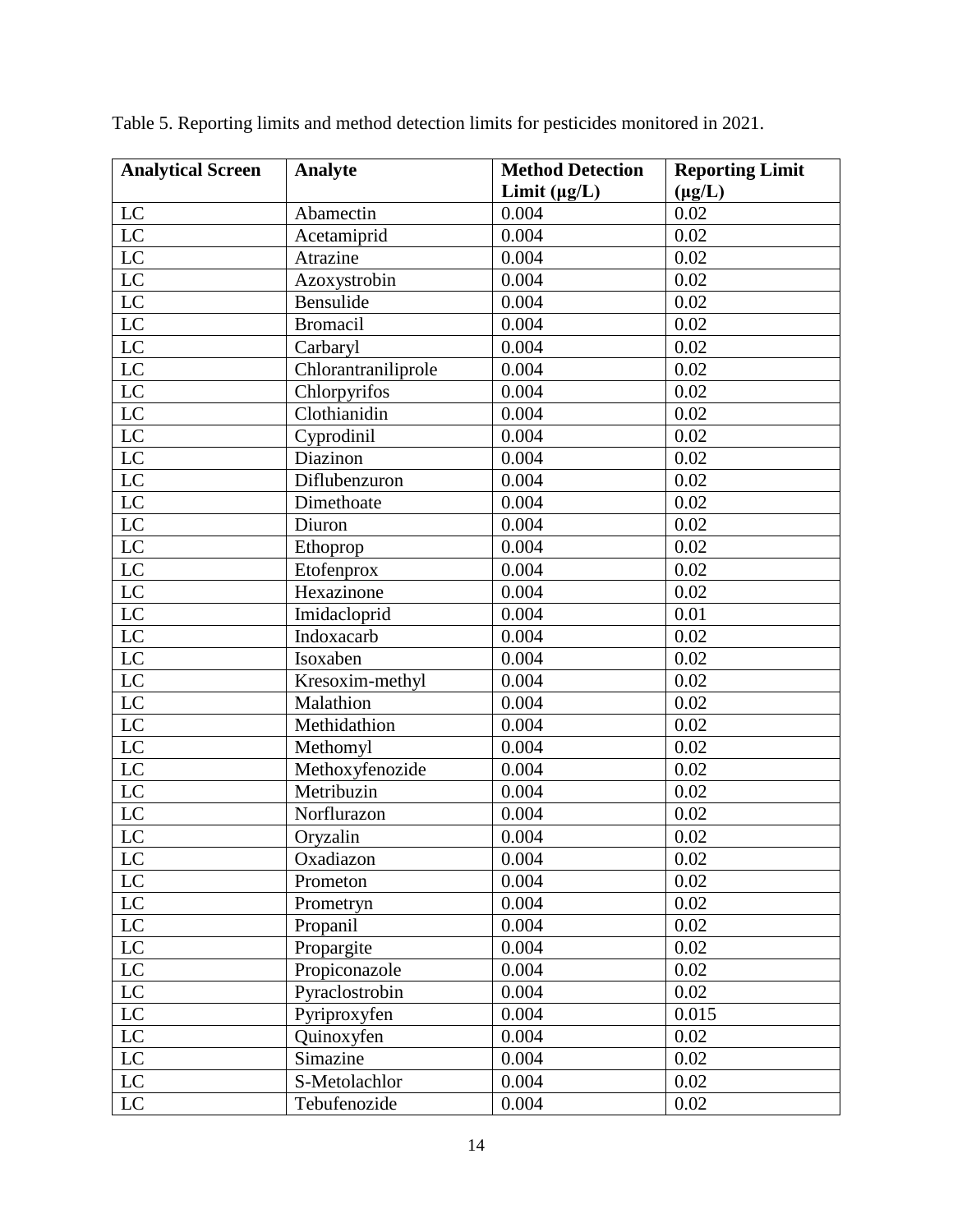| LC            | Thiamethoxam              | 0.004   | 0.02  |
|---------------|---------------------------|---------|-------|
| LC            | Thiobencarb               | 0.004   | 0.02  |
| LC            | Trifloxystrobin           | 0.004   | 0.02  |
| LC            | Fipronil                  | 0.004   | 0.01  |
| LC            | Fipronil Amide            | 0.004   | 0.01  |
| $\mathbf{LC}$ | Fipronil Sulfide          | 0.004   | 0.01  |
| LC            | Fipronil Sulfone          | 0.004   | 0.01  |
| $\mathbf{LC}$ | Desulfinyl Fipronil       | 0.004   | 0.01  |
| LC            | Desulfinyl Fipronil       | 0.004   | 0.01  |
|               | Amide                     |         |       |
| <b>PY</b>     | <b>Bifenthrin</b>         | 0.00099 | 0.001 |
| <b>PY</b>     | Permethrin (cis)          | 0.00074 | 0.001 |
| PY            | Permethrin (trans)        | 0.00087 | 0.001 |
| PY            | Cypermethrin              | 0.00183 | 0.005 |
| <b>PY</b>     | Lambda-cyhalothrin        | 0.00137 | 0.002 |
| PY            | Esfenvalerate/fenvalerate | 0.00238 | 0.005 |
| DN            | Benfluralin               | 0.012   | 0.05  |
| <b>DN</b>     | Ethalfluralin             | 0.015   | 0.05  |
| DN            | Oxyfluorfen               | 0.01    | 0.05  |
| DN            | Pendimethalin             | 0.012   | 0.05  |
| DN            | Prodiamine                | 0.012   | 0.05  |
| <b>DN</b>     | Trifluralin               | 0.014   | 0.05  |

Table 6. Pyrethroid chemicals included in the sediment analysis in Study 310. Sediment analysis will be conducted by the CDFA Center for Analytical Chemistry laboratory.

| Pesticide                 | Method Detection Limit (ng) | Reporting Limit (ng $g^{-1}$ dry |
|---------------------------|-----------------------------|----------------------------------|
|                           | $g^{-1}$ dry weight)        | weight)                          |
| Bifenthrin                | 0.1083                      | 1.0                              |
| Cypermethrin              | 0.107                       | 1.0                              |
| Esfenvalerate/fenvalerate | 0.143                       | 1.0                              |
| Lambda-cyhalothrin        | 0.1154                      | 1.0                              |
| Permethrin cis            | 0.1159                      | 1.0                              |
| Permethrin trans          | 0.1352                      | 1.0                              |